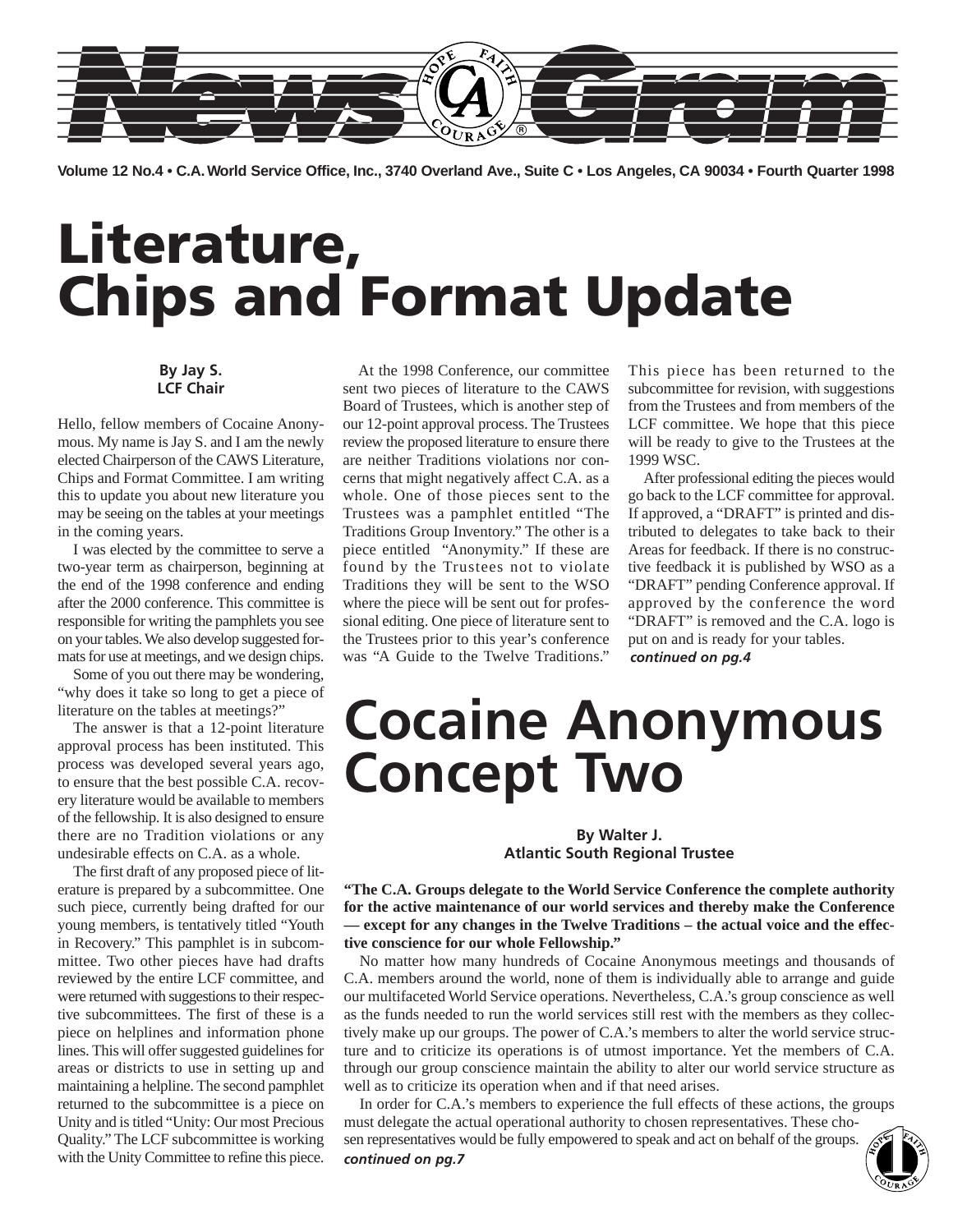#### **CAWS Board of Trustees**

Walter J., Chairperson/Atlantic South Regional Trustee Baton Rouge, LA

> Susan T., WSO Trustee West Hills, CA

Meredith A., World Service Trustee Burbank, CA

> Barbara B., Trustee at Large New York, NY

Joe S., Pacific South Regional Trustee Orange, CA

Andy W., Pacific North Regional Trustee West Linn, OR

Steve A., Southwest Regional Trustee Tempe, AZ

Scott S., Midwest Regional Trustee West Allis, WI

Amy B., Atlantic North Regional Trustee Philadelphia, PA

#### **CAWSO Board of Directors**

Scott S., Chairperson Los Angeles, CA

Jeff S., Vice-Chairperson Los Angeles, CA

Kevin M., Secretary Los Angeles, CA

Mary H., Director Culver City, CA

Steve E., Director Culver City, CA

Susan T., Director/WSO Trustee West Hills, CA

Meredith A., Director/World Service Trustee Burbank, CA

Joe S., Director/Pacific South Regional Trustee Orange, CA

> Joy H./Treasurer Los Angeles, CA

#### **CAWSO Personnel**

Mary K. Hukill Office Manager

Lilline Dugan Office Assistant

Daniella Schuster Office Assistant

#### **NewsGram Staff**

Steve E. Editor

### Mary K. Hukill

Co-Editor

*"NewsGram" is a quarterly publication of the World Service Office of Cocaine Anonymous. It is intended solely for the information of members of the fellowship of Cocaine Anonymous. Any unauthorized publication or duplication is prohibited. Send all mail to:*

*NewsGram, c/o CAWSO, Inc., 3740 Overland Avenue - Suite C, Los Angeles, CA 90034, E-mail: cawso example 3 Avenue - Suite C, Los Angeles, CA 90034,*<br>*E-mail: cawso @ca.org, Fax (310) 559-2554 or 2 call (310) 559-5833.*<br>*E-mail: cawso @ca.org, Fax (310) 559-2554 or* 

# **A Note from the WSO**

Well, we are still talking about the 1998 World Service Conference which was held at the Radisson Hotel in Culver City over the Labor Day weekend. It just seems like yesterday. A fair amount was accomplished at the WSC yet more remains to be completed. The goal of the WSO is to respond timely to the concerns and requests of the Conference as soon as possible. The WSO Board of Directors has been reviewing projects and setting priorities at the meetings of the Board since the Conference ended. The next mailing to the WSC attendees will take place on December 1, 1998. If you have any questions regarding the Conference please ask your Delegate or address your questions to the WSO (via Email) at CAWSO@CA.ORG, or the U.S. mail or you can call us.

One of the problems addressed was the Seventh Tradition Donations schedule contained on the last page of the NewsGram. We have instituted procedures to catch any errors but would like your feedback as soon as possible if a mistake escapes our attention. If your donation is missing or the group/district/area/region is misnamed please contact the office immediately.

This NewsGram tackles some of the underlying support of our Fellowship's structure known as the Concepts; not all of them at once, just the Second Concept and its relation to the Second Tradition. If you don't know what the Concepts are be sure to get a copy of the C.A. Service Manual which lists all of them on page Seven. You may order the Service Manual from the office at a cost of \$1.10, which includes shipping and handling. The Manual will also be available on the C.A. Web site in the near future in a downloadable format. These Concepts are important to us, especially to those who are of service to the Fellowship at the District/Area/Region/World levels. They provide an additional framework within which we operate. Many of the Rights that you may have heard about at a service meeting, like the Right of Participation and the Right of Decision, are discussed in the Concepts. Together with the Traditions and Principles of Cocaine Anonymous, the Concepts allow the service structure to successfully operate even when populated by a bunch of self-centered addicts.

Finally, if you have any questions or comments on the NewsGram please send them to Steve E. at CAWSO@CA.ORG or our mailing address. In addition to being a director on the WSO Board Steve is the new Editor of the NewsGram. We on the Board welcome his heartfelt efforts and enthusiasm in making the NewsGram even better.

#### **Attention: C.A. Hotline Chairs**

If your hotline number covers other area codes, please let the World Service Office know. The other area codes will be added to your hotline number for referencing purposes in the 800 # computer.

Please phone (310) 559-5833, Fax (310) 559-2554 or Email cawso@ca.org.

| <b>Where to Write:</b>     |                                |                                |  |  |  |
|----------------------------|--------------------------------|--------------------------------|--|--|--|
| CAWS, Inc.                 | CAWSO, Inc.                    | <b>ATTN: NewsGram Editor</b>   |  |  |  |
| <b>Board of Trustees</b>   | <b>Board of Directors</b>      | $c/o$ CAWSO, Inc.              |  |  |  |
| P.O. Box 492013            | 3740 Overland Avenue - Suite C | 3740 Overland Avenue - Suite C |  |  |  |
| Los Angeles, CA 90049-8013 | Los Angeles, CA 90034-6337     | Los Angeles, CA 90034-6337     |  |  |  |

*The NewsGram presents experiences and opinions of Cocaine Anonymous members. The opinions expressed herein are those of the individual contributors and are not to be attributed to nor taken as an endorsement by either Cocaine Anonymous or the NewsGram.* -----------------------------------

The NewsGram is always looking for submissions! If you have ideas, cartoons, poems, stories or any other recovery or service related material that you would like considered for publication in future issues of the NewsGram, please forward with written permission and your original work to: NewsGram Editor, c/o CAWSO, Inc., 3740 Overland Avenue - Suite C, Los Angeles, CA 90034. Remember, we receive a lot of contributions, so your submission may not be selected, or at least not right away. You may see it in an upcoming issue!

Name \_\_\_\_\_\_\_\_\_\_\_\_\_\_\_\_\_\_\_\_\_\_\_\_\_\_\_\_\_\_\_\_\_\_ Phone Number ( )\_\_\_\_\_\_\_\_\_\_ Address \_\_\_\_\_\_\_\_\_\_\_\_\_\_\_\_\_\_\_\_\_\_\_\_\_\_\_\_\_\_\_\_\_\_\_\_\_\_\_\_\_\_\_\_\_\_\_\_\_\_\_\_\_\_\_\_\_\_\_\_\_\_

City \_\_\_\_\_\_\_\_\_\_\_\_\_\_\_\_\_\_\_\_\_\_\_\_\_\_\_\_\_\_\_\_ State\_\_\_\_\_\_\_\_ Zip \_\_\_\_\_\_\_\_\_\_\_\_\_\_ I herby give CAWSO, Inc., and NewsGram express permission to reprint my original work entitled:

\_\_\_\_\_\_\_\_\_\_\_\_\_\_\_\_\_\_\_\_\_\_\_\_\_\_\_\_\_\_\_\_\_\_\_\_\_\_\_\_\_\_\_\_\_\_\_\_\_\_\_\_\_\_\_\_\_\_\_\_\_\_\_\_\_\_\_\_ in any future publication. I understand materials submitted may be edited for publication or may not be used, at the discretion of the Editors. Original work cannot be returned. All future publication rights remain those of author.

--------------------------------

Signature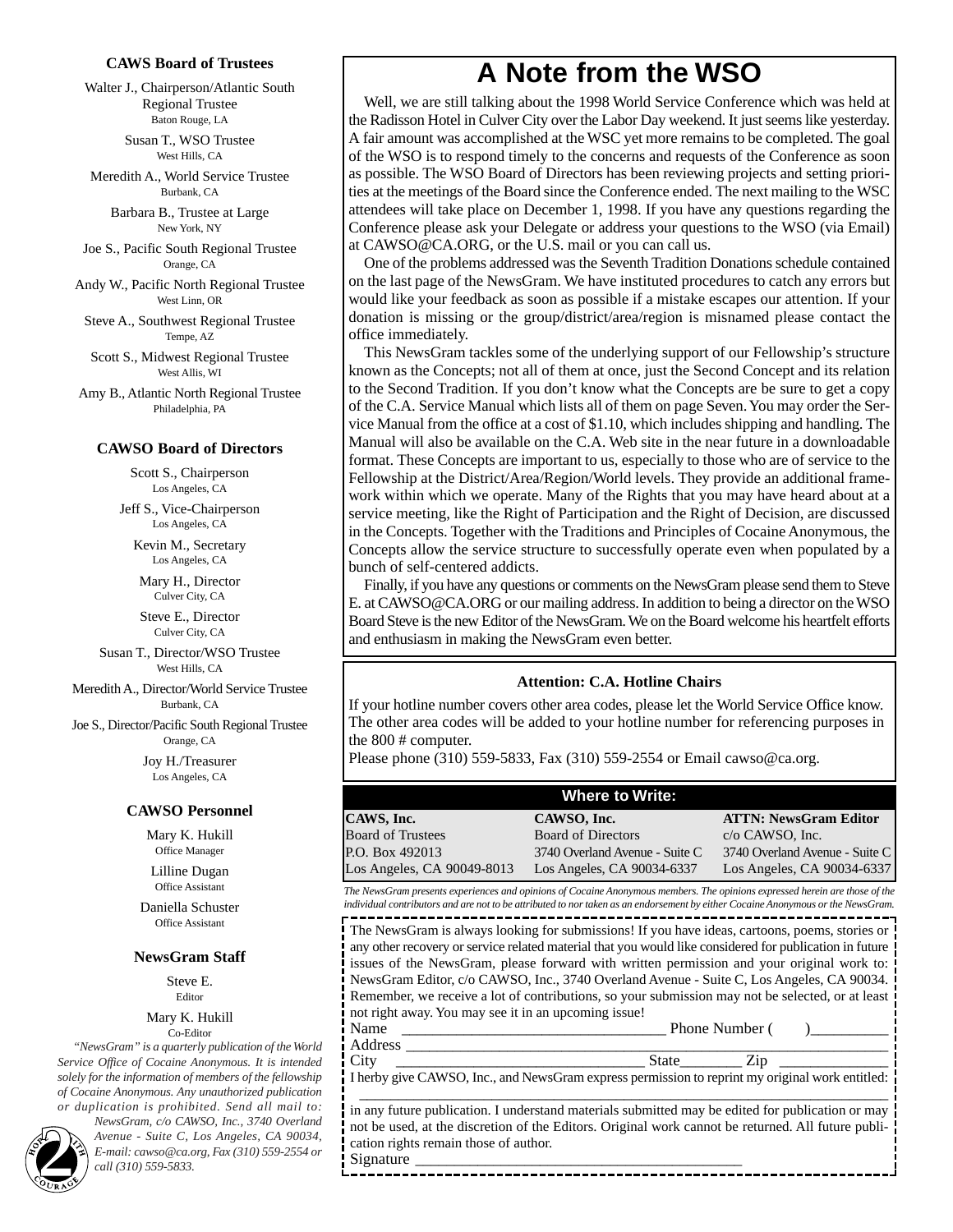# **CALENDAR OF EVENTS**

Who: Your C.A. Fellowship…(Your WS Delegate has detailed information in December mailing.) What: Celebrate Around The World \* 1999 When: Suggested Date March 6<sup>th</sup>, 1999

Where: Your Area, District, Group picks the place and type of event. Deadline: For "Greater Than Ourselves" T-Shirts, Sweat Shirts, and Tank Tops.

January 15, 1999 for first printing and February 15<sup>th</sup> for second printing (Film positives also available). Contact: Rose J. (208) 734-5807

# **February 5th-7th, 1999**

"A New Sense of Power"

C.A. of Oregon and SW Washington 9<sup>th</sup> Annual Convention Double Tree Hotel at the Quay, 100 Columbia Street, Vancouver, WA 98660 For reservations call (360) 694-8341. All room reservations should be made by January  $14<sup>th</sup>$ , 1999. For more information visit the website at: www.lilwing.com/ca/convention.htm Contacts: Chris P. (503) 735-0847 or Sharon B. (360) 891-9420 or Richard C. (360) 891-2744 **March 4th-7th, 1999**

# "As The Dust Settles," A Celebration of Unity & Carrying the

Message. San Gabriel/Pomona Valley C.A. 7<sup>th</sup> Annual Convention Flamingo Hilton Laughlin, 1900 Casino Drive, Laughlin, NV 89029. For reservations call (800) 292-3711 or (702) 298-5111. Tell reservation desk that you are with the C.A. Convention 1999. Contacts: Ron H. (818) 541-0570 or Leslie N. (626) 287-6156 or Kenny S. (213) 344-7160

# **March 12rd-14th, 1999**

"Vision the Great Reality" First Annual Oklahoma State Convention Bricktown Central Plaza Inn & Convention Center, 2001 East Reno, Oklahoma City, OK 73117 For Reservations call (405) 235-2761 Contacts: Dennis L. (405) 946-7868 or Danny (Where is My Hat?) F. (405) 947-2345 or Kelley F. (405) 848-0367

# **March 19th-21st, 1999**

Fifth Annual Colorado State Convention Four Points Hotel Denver, Colorado, 600 Colorado Blvd, Denver 80222 Contacts: Larry K. (303) 306-6993 or Beth H. (303) 758-8003

## **March 26th-28th, 1999**

"Alive and Kicking"

C.A. 7<sup>th</sup> Annual United Kingdom Convention Beaufort Community Centre, Beaufort Road, Southbourne, Bournemouth, Dorset, England

Dorset is a beautiful county on the South Coast of England, Thomas Hardy country; lovely beaches and countryside steeped in history. We need your support. Why not join hands across the ocean by attending our  $7<sup>th</sup>$  convention. We have members who are willing to offer accommodation and there are also many hotels and guesthouses in the vicinity.

For details contact Steve S. via e-mail at

steve28@globalnet.co.uk or telephone (England) 01202 393039. We also need people who are willing to share their experience, strength and hope with us Brits. So come join us to help celebrate life.

## **April 23rd-25th, 1999**

Pacific North Regional Convention of Cocaine Anonymous Santa Clara Marriott Hotel, 2700 Mission College Blvd., Santa Clara, CA 95052-8181. For reservations call (800) 228-9290 or (408) 988-1500. Request PNRC rates when making reservations. Pre-registration packets are available by calling JoAnn J. Contacts: JoAnn J. (408) 241-2044 or Michael D. (408) 946- 5775 or Bev C. (408) 971-2771.

## **May 27th-31st, 1999**

Greater than Ourselves 15th Annual Cocaine Anonymous World Service Convention Milwaukee Hilton: for reservations call (414) 271-7250 or (800) HILTONS. Ask for the CAWS '99 Convention rate. Room reservation cut-off is May 2, 1999. Contacts: Marty G. (414) 744-1546 or Joanne G. (414) 524-7801 or Karmen K. (414) 545-0372

## **July 30th-August 1st, 1999**

2nd Annual Alberta Area Convention, in Edmonton, Canada Contacts: Paulette F. (403) 456-4206 or Percy O. (403) 435-9345 Golf Championship Tournament

# **September 10th-12th, 1999**

## CANOLA '99

3rd Ever District Service Convention Landmark Hotel New Orleans, LA. For reservations call (800)  $277-7575$ . Room reservation cut-off date is August  $15<sup>th</sup>$ , 1999. Contact: Cyndi R. (504) 486-6712 or (504) 477-2790 (Digital Pager) or e-mail at no2caine@yahoo.com

## **October 8th-10th, 1999**

Washington State Cocaine Anonymous 1999 Convention Holiday Inn, Everett, WA

*If you are having a Regional, Area or District Cocaine Anonymous Event, please let us know. We can list your event in the NewsGram. Submission is 30 days prior to the publication of each NewsGram. Publication dates are: February 1, May 1, August 1, and November 1. We will publish up to a year in advance, and continue the listing until the event. Submissions will be published at the discretion of the editor and/ or the World Service Office Board of Directors.*

## *Submissions should be made to:*

*ATTN: The NewsGram C/o CAWSO, Inc. 3740 Overland Avenue – Suite C Los Angeles, CA 90034-6337 (310) 559-2554 FAX* 

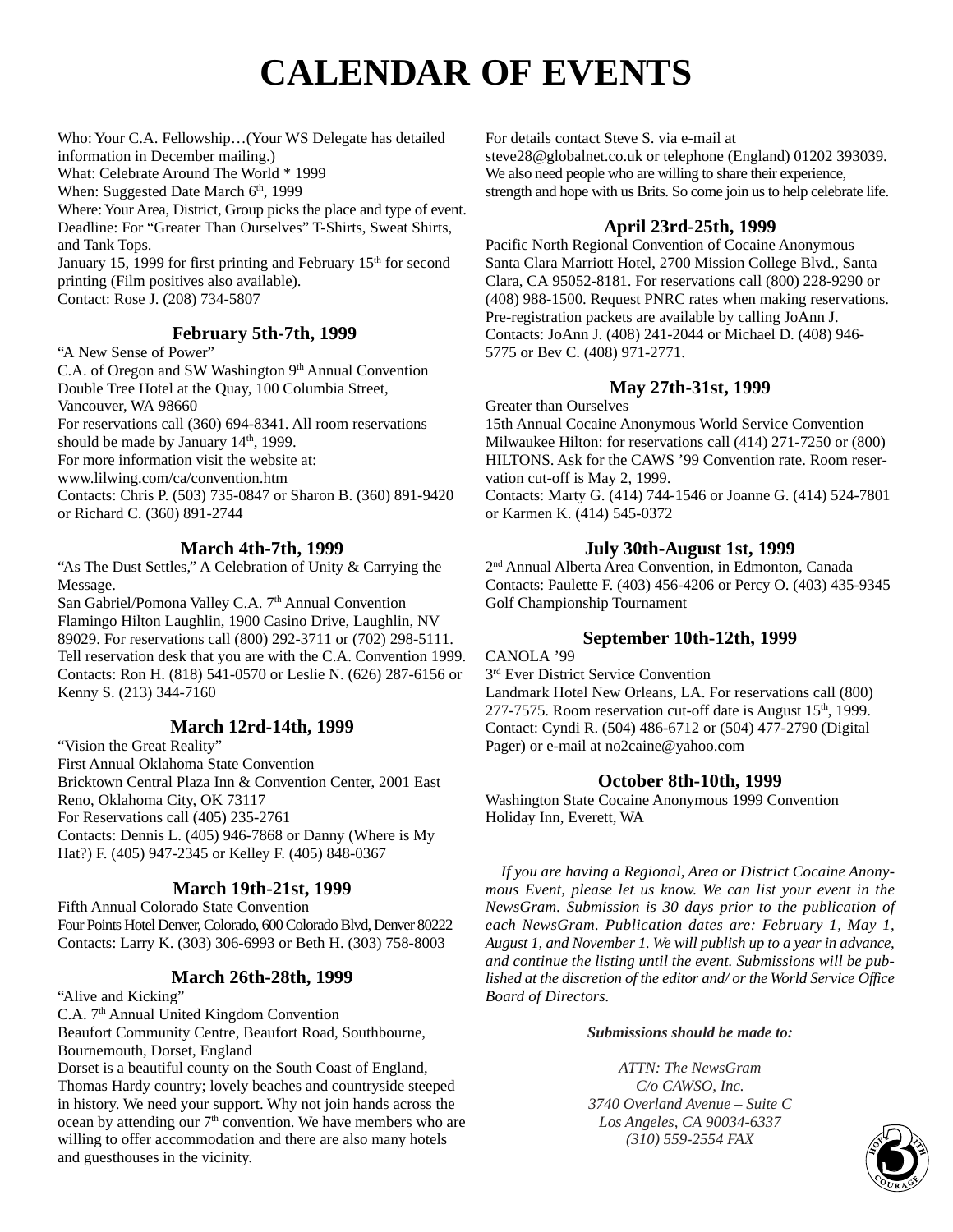# **Please Complete the Recovery Text Survey**

## **By Steve E. WSOB Director at Large**

One of the issues repeatedly referred to committee from the Conference floor for the past several years is the suggestion that Cocaine Anonymous write its own recovery material. Such a suggestion is, by its very nature, controversial. Some of our members seem to feel that our fellowship is too dependent on materials published by Alcoholics Anonymous, and that this may lead to C.A. members abandoning Cocaine Anonymous in favor of attending A.A. meetings. Other C.A. members are convinced that the Big Book of Alcoholics Anonymous and the Twelve Steps and Twelve Traditions are divinely inspired texts which have proven effective, and that any attempt to rewrite the information found in those books would be foolhardy. Many other reasons and opinions have been voiced at every World Service Conference on both sides of this issue.

The Hope, Faith and Courage book published in 1993 was one response to requests for literature specific to C.A. Some of you may remember the controversies generated by the approval of that book. The group conscience of the WSC was to clearly limit the content of the book to personal stories of recovery, designed to supplement the Big Book and not in any way replace the program of recovery found in the A.A. books. Since then, the Literature Chips and Format Committee of the WSC has ventured a bit further into writing recovery program literature in the form of the "Guide to the 12 Steps" pamphlet which has been approved by the Conference, and a similar "Guide to the 12 Traditions" pamphlet which is currently being written.

At this year's Conference there was again a referral to the LCF Committee suggesting that C.A. write its own recovery text. After much consideration, the committee decided that such an important issue deserved a sampling of opinions of our entire fellowship. To that end, the committee drafted a "Cocaine Anonymous Recovery Text Survey." You will find a copy of that survey in this issue of the NewsGram. The same survey was distributed at the Conference, and may already have found its way to your group via your World Service delegate. The LCF committee hopes that every member of the fellowship will complete this survey, provide their comments on this issue, and return it to the WSO by January 15, 1998.

One final note on this subject: this issue is controversial enough that even the wording of the survey gave rise to debate, both at the committee level and on the floor of the Conference. Some members of the fellowship have even attempted to distribute revised versions of the survey, which they felt better addressed the questions involved. You should be aware, however, that the survey contained in this NewsGram (which was also distributed at the Conference) is the only version approved by a group conscience of the LCF Committee, and is the only such survey form that should be distributed at C.A. meetings. The committee looks forward to reviewing the survey results, and will report the results in a future issue of the NewsGram.

# **Update…**

## *continued from pg. 1*

One other item I'd like to bring to your attention regards some referrals from this year's Conference requesting new, special types of commemorative chips. Delegates from different areas requested that the committee consider producing some sort of memorial chips to designate that a member had died clean and sober, or that chips be designed to specifically mark the completion of any or all of the Twelve Steps. After giving these requests serious consideration the committee suggested that, rather than incur substantial costs to produce new types of commemorative chips or medallions, that members of the fellowship consider using the existing Principles Medallion for such purposes. If you've never seen a Principles Medallion, it is available from the WSO at the same price as other medallions. But rather than specifically noting a length of sobriety, this medallion is inscribed on the reverse side of the C.A. logo with the principles of the program. These are, in the order printed on the medallion,

#### *HONESTY, HOPE, FAITH, COURAGE, INTEGRITY, WILLING-NESS, HUMILITY, LOVE, FORGIVE-NESS, DISCIPLINE, AWARENESS AND SERVICE*

We hope the fellowship will consider ordering these medallions for use to mark a variety of achievements or landmark events for our members.

Finally, I would like to invite any and all members of the fellowship to write me, your delegate or Trustee with new ideas for literature, chips or formats, or if you have any questions about existing literature, chips and formats. You can reach me through the WSO.

# **Subscribe to the NewsGram!**

Subscriptions are now being accepted for the NewsGram. For the low, low price of \$10.00 per year, you can receive each copy of the NewsGram before your friends. Before your group. Before your neighbors.

Complete the form below, and send your check, money order, or credit card information, and worry no more about finding a NewsGram!

|        | I have enclosed my:                                                                                                                                                                                                                                                                                                                                                                                                                              |  |
|--------|--------------------------------------------------------------------------------------------------------------------------------------------------------------------------------------------------------------------------------------------------------------------------------------------------------------------------------------------------------------------------------------------------------------------------------------------------|--|
|        | $\Box$ Check $\Box$ Money Order $\Box$ MasterCard/Visa #                                                                                                                                                                                                                                                                                                                                                                                         |  |
|        |                                                                                                                                                                                                                                                                                                                                                                                                                                                  |  |
|        |                                                                                                                                                                                                                                                                                                                                                                                                                                                  |  |
|        | Street Address or P.O. Box:                                                                                                                                                                                                                                                                                                                                                                                                                      |  |
|        |                                                                                                                                                                                                                                                                                                                                                                                                                                                  |  |
|        | Telephone Number: $(\underline{\hspace{1cm}})$ $\underline{\hspace{1cm}}$ $\overline{\hspace{1cm}}$ $\overline{\hspace{1cm}}$ $\overline{\hspace{1cm}}$ $\overline{\hspace{1cm}}$ $\overline{\hspace{1cm}}$ $\overline{\hspace{1cm}}$ $\overline{\hspace{1cm}}$ $\overline{\hspace{1cm}}$ $\overline{\hspace{1cm}}$ $\overline{\hspace{1cm}}$ $\overline{\hspace{1cm}}$ $\overline{\hspace{1cm}}$ $\overline{\hspace{1cm}}$ $\overline{\hspace{$ |  |
| PURAGE |                                                                                                                                                                                                                                                                                                                                                                                                                                                  |  |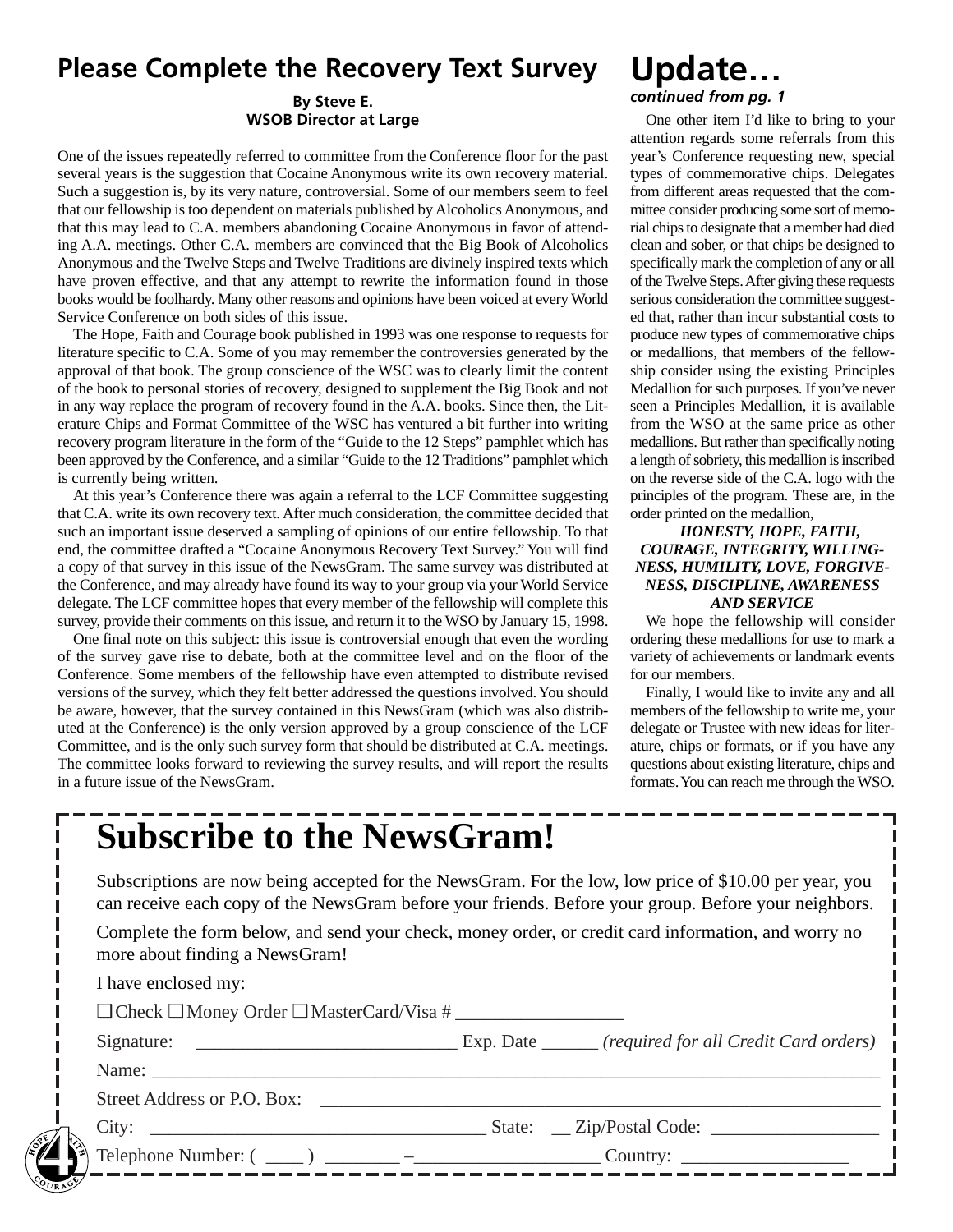# **Cocaine Anonymous Recovery Text Survey**



Please take a moment to complete the following survey. Each member of the fellowship should complete this form only once, and mail it to LCF Survey, CAWSO Inc., 3740 Overland Ave. – Suite C, Los Angeles, CA. Note: All responses should be received no later than January 15, 1999.

Do you believe the fellowship of Cocaine Anonymous needs its own recovery text to replace the Big Book of Alcoholics Anonymous and/or the Twelve and Twelve?

Yes: ❏ No: ❏

Why (or why not)?:

Additional Comments:

Area: \_\_\_\_\_\_\_\_\_\_\_\_\_\_\_\_\_\_\_\_\_\_\_\_\_\_\_\_\_\_\_\_\_\_\_\_\_\_ District (if applicable): \_\_\_\_\_\_\_\_\_\_\_\_\_\_\_\_\_\_\_\_\_\_\_\_

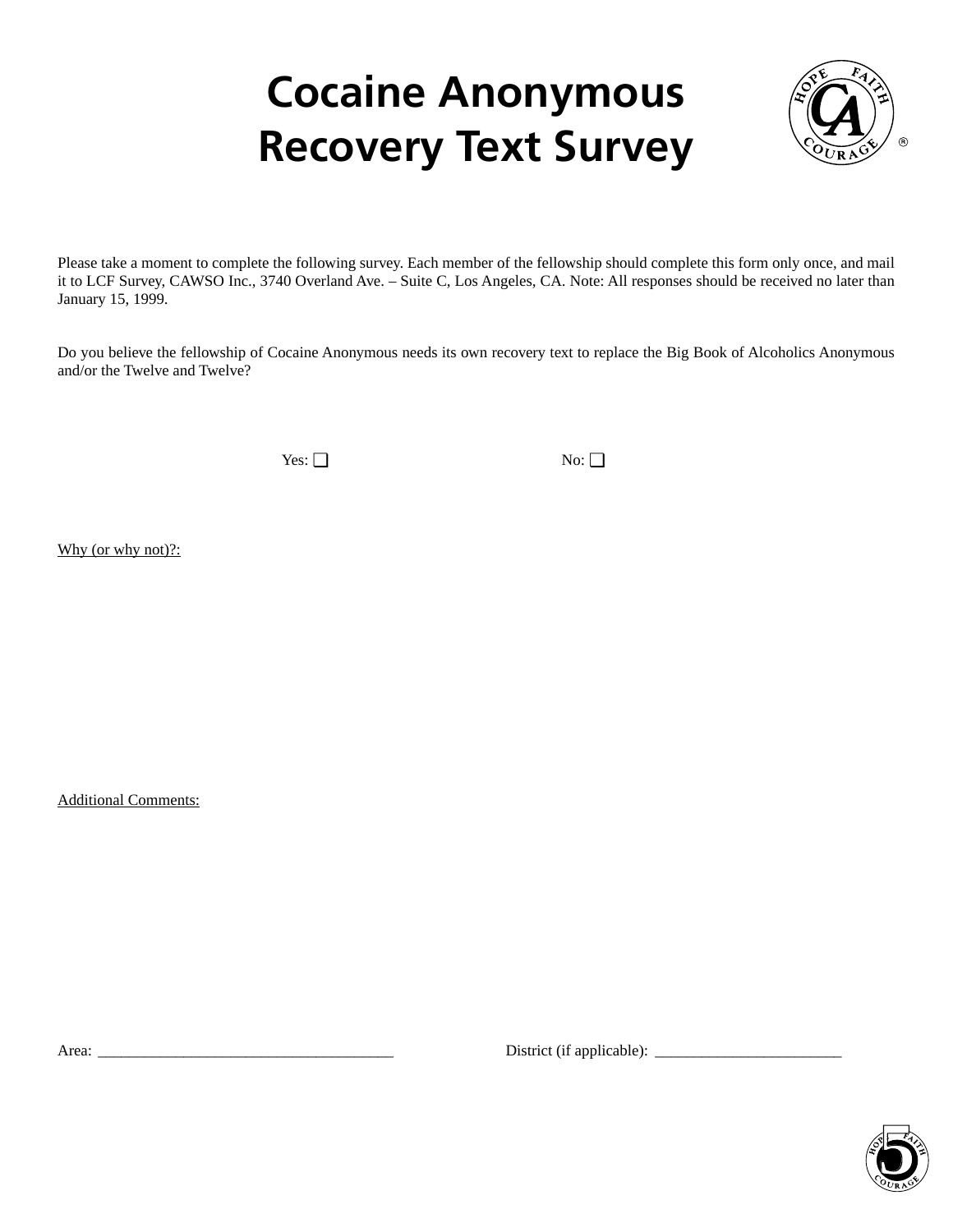# **Knowing My Role**

## **By Guthrie R., Brooklyn, NY**

If life were a picnic, what dish would I bring to the table? Often the food of my choice remains a mystery. Time after time I have to decide what is best for me and others to feast on, hoping and praying that the decision I made was appropriate and tasteful enough to all who wish to be served.

Knowing the role that my Higher Power has in store for me is at times baffling and confusing. Most times I am left wondering what His will is for me and how best I can fulfill His purpose. I now understand that my role becomes clearer as I begin to separate myself from my personal feelings and focus on God's will. It's only by Grace and Mercy that my life has renewed by the hope, faith and courage I've found in the rooms of Cocaine Anonymous. It would be a shame to allow my own selfish motivations to block my spiritual growth and the growth of people I love.

It has always been my desire that I set my personal feelings aside when the good of the whole is of concern. My only role is to serve as a spiritual body to unify the whole, as if we were all branches of one tree. When the root is left unprotected the tree will wither and die. The question I have to constantly ask myself is: "Am I the part of the tree that's growing, or dying?"

# **Unity Corner Long-Term Planning**

## **By Andy W. Pacific Northwest Regional Trustee**

I believe that the fellowship of Cocaine Anonymous is right on schedule in its growth. Much of the time spent by the World Service Board of Trustees has been "putting out fires." Many of these "fires" are now either out or delegated to the appropriate committee. We (WSBT) have had some time to look at the direction of our fellowship and use our skills to do some Long-Term Planning (LTP). Two Trustee meetings ago, we set aside four hours to work on LTP. Without any expectations, the results were interesting enough and stimulating enough that we decided to allow some time at each meeting for LTP. We decided to hold an open forum for LTP at the 1998 CAWS in Irvine. Unfortunately, the schedule led many to think this was a "Trustee meeting" and not an open forum, so we got less participation than we had hoped for. At the LTP forum at the CAWS Convention and at the Trustee meeting we recorded our comments on note pads and I have summarized this information below.

I would like to give you a brief overview of the discussions that took place. There was a good deal of discussion about the NewsGram and how we can make our newsletter more robust. Please see the

# **We are the 2000 C.A.W.S. Convention Theme & Logo Contest**

**A once in a millennium chance to have your theme used for the 2000 C.A.W.S Convention**

> **Winner gets a complete registration package including meals!** Mail Entries to: 2000 C.A.W.S. Theme Contest c/o C.A.W.S. Inc. P.O. Box 2000 Los Angeles, CA 90049-8000

**The 2000 Cocaine Anonymous World Service Convention Phoenix, Arizona 6**

article in this issue regarding NewsGram articles. Finance was a hot topic and the discussions were about increasing sales of chips and literature (especially books), cutting costs, financial accountability, utilization of funds, Seventh Tradition, sales of literature and books outside our fellowship, and events. International growth brought on spirited debate concerning the possibility of a Canadian Trustee, more comprehensive "how to" starter kits, the Internet, and the process for inquiry and correspondence with foreign countries.

We discussed membership and specifically considered issues such as keeping oldtimers and keeping newcomers, as well as external social, economical and technical trends. The membership issues spilled over into Public Information and Hospitals and Institutions as potential avenues for increasing membership. The conversation surrounding PI and H&I included considering how to better address community awareness, PSA's, phone lines, bus signs and press publications. We also talked of the Trustees' roles and individual responsibilities to the fellowship. Unity was a subject that threaded its way through all of our discussions. There was some dialogue about structure and how the WSO Board of Directors and the WSBT relate. The C.A. World Service Convention was discussed as part of finance as well as planning.

This is just an overview of topics covered, and we were quite pleased to get input from the fellowship. We do not, however, want to exclude those who were unable to attend the Convention. Your input and comments will be greatly appreciated.

Please direct those to the CAWS, Inc. Board of Trustees, P.O. Box 492013, Los Angeles, CA 90049-8013.

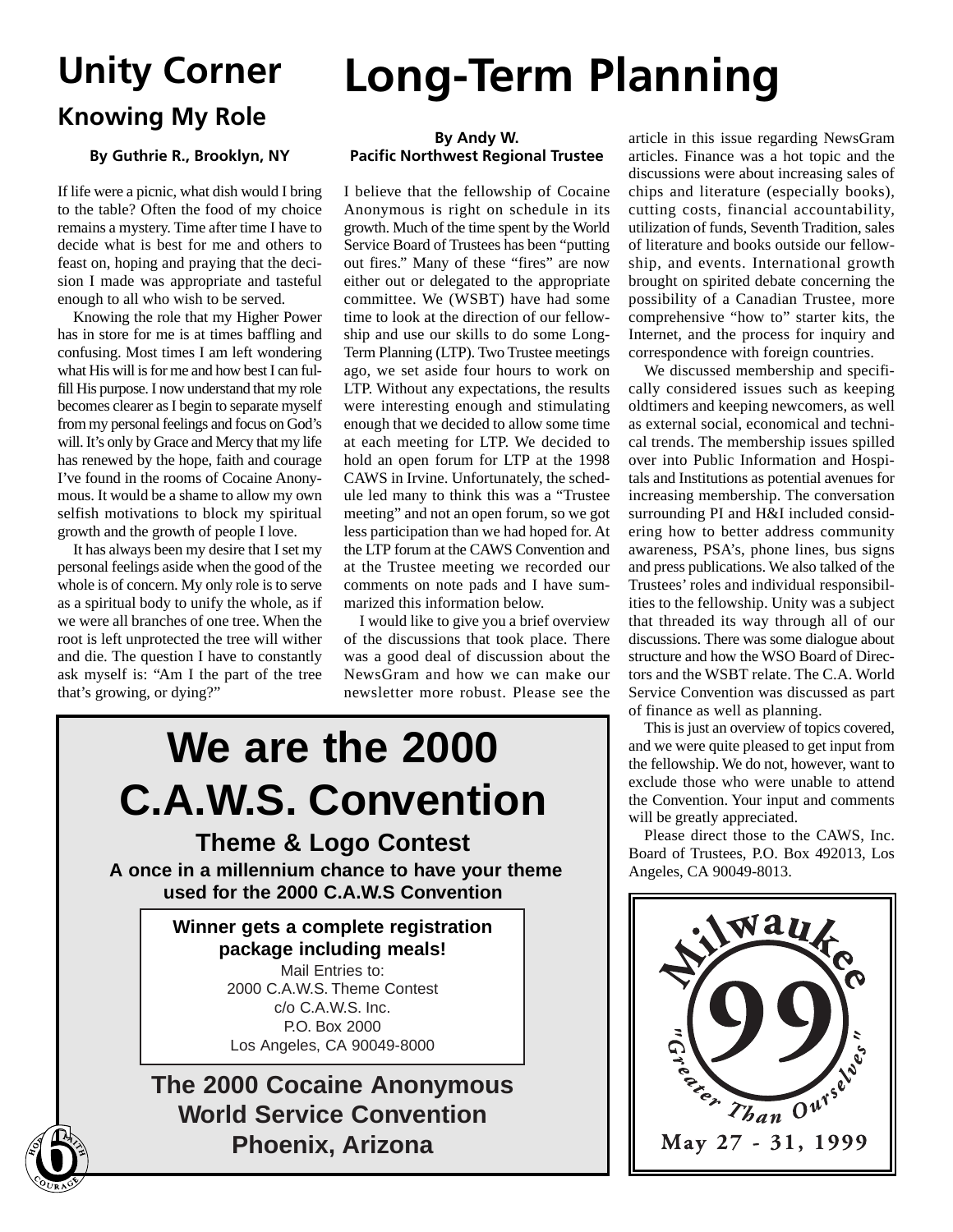# **H&I Corner**

# **Judging A Book By Its Cover**

**By Damon Z., Santa Fe, N.M.**

My first experience of an H&I meeting was about 2 years ago. I was asked to share my experience, strength and hope on a panel at the state penitentiary. The man who asked me was the same guy that walked me into my first C.A. meeting.

All the thoughts that ran through my head told me that I didn't have enough experience, strength or hope to share, since I was fortunate enough to never have had to set foot in a place like that. But my sponsor had always told me, speak when you are asked to, because you will never know when you will say something that somebody needs to hear.

When I arrived that night, outside the fence, I could hear all the noise from inside. When the secretary showed up and we began the process of having everything searched by the guards is when I really started to get nervous. Then we started in. Being escorted down long hallways I could hear the noise getting louder as more doors were being shut behind us. The last door that was shut behind us put us in the main population.

Walking down to where we were supposed to be I could feel someone staring at me from down the hall. When I saw who it was, just looking at him gave me the creeps. We lined up at yet another door with all the inmates that were going to attend that meeting, including this one person who was making me nervous.

Getting into the room and getting started gave me the opportunity to pray for the knowledge of God's will for me and the power to carry that out. When I opened my mouth the fear was lifted from me, allowing me to look people in the eye. After it was all over, my "friend" who I had judged by his looks, came up to me. He shook my hand and told me that he may be locked up on the inside and I may be free on the outside but our stories were alike, and for that there is hope for both of us to stay sober for one more day.

With that experience came growth in my sobriety and for that I have gratitude. Thank you C.A. for letting me be of service in H&I.

# Wanted NewsGram Articles (And Ideas)

If you've read the Long-Term Planning article elsewhere in this issue, you know that one of the subjects that came up at the Trustees' LTP discussion and at the forum in Irvine was the NewsGram. The people who put the NewsGram together cannot do this by themselves. We need your help. If you examine the reports from other fellowships like ours, you will see that subscriptions to monthly or quarterly publications play a large part in their financial structure. Should we try to turn the NewsGram into a "Grapevine" or "Forum"? What other thoughts do you have that might help the NewsGram become more of the vital channel of communication and unity that such a publication should be?

All of you have experiences worth sharing. Those of us on the NewsGram editorial committee have never noticed any shortage of opinions at the meetings we attend. Please let us know what is happening in your life, meeting, Area, District, or Region. Consider sharing your personal experience working one of the Steps, Traditions, Concepts or Principles of Cocaine Anonymous. When we share our Hope, Faith and Courage, we benefit ourselves and others. Please feel free to make suggestions, send comments, praise or touching experiences. By all means, please participate. This publication belongs to the entire fellowship of C.A., and that means you. With your help, we are confident that there will be exciting changes to come in future issues of the NewsGram.

# **Visit us in CyberSpace**

**The Cocaine Anonymous World Service Home Page is available at:**

# **http://www.ca.org**

**You can E-mail us at: cawso@ca.org**

# **Concept Two…** *continued from pg. 1*

Let's examine the structure in place to accommodate such delegation. We start with members forming groups. Each Group by its conscience chooses representatives (GSRs) to carry their conscience to the District. These Districts, consisting of multiple groups, choose a representative (DSR) to carry their conscience to the Area. Those Areas then select representatives (Delegates) to carry their conscience to the Regional and World levels, hence the Conference. Herein lies the ultimate authority of our collective group conscience.

This collective conscience is spoken through a properly chosen Conference whose members are fully entrusted with matters of World Services. The principle of amply delegated authority and responsibility to trusted servants must be clear from the top to the bottom of our active service structure. This is the clear implication of C.A.'s Second Tradition:

**"For our group purpose there is but**

**one ultimate authority— a loving God as he may express himself in our group conscience. Our leaders are but trusted servants, they do not govern."**

The distinct difference between ultimate and immediate service authority becomes apparent throughout the Concepts. Several areas may be under the immediate authority of the Trustees and/or the WSO Board of Directors. These include matters of moneys, creation and maintenance of the WSO, public relations, NewsGram publication, and guarding the integrity of our Traditions. Despite these facts, the ultimate authority still falls to the collective conscience of the fellowship as a whole. The final say or ultimate sanction in matters of large importance has not been given to the Trustees alone. By Conference Charter, this authority is delegated to the

C.A. Groups and hence the Conference, the body which is a representative crosssection of our entire fellowship.